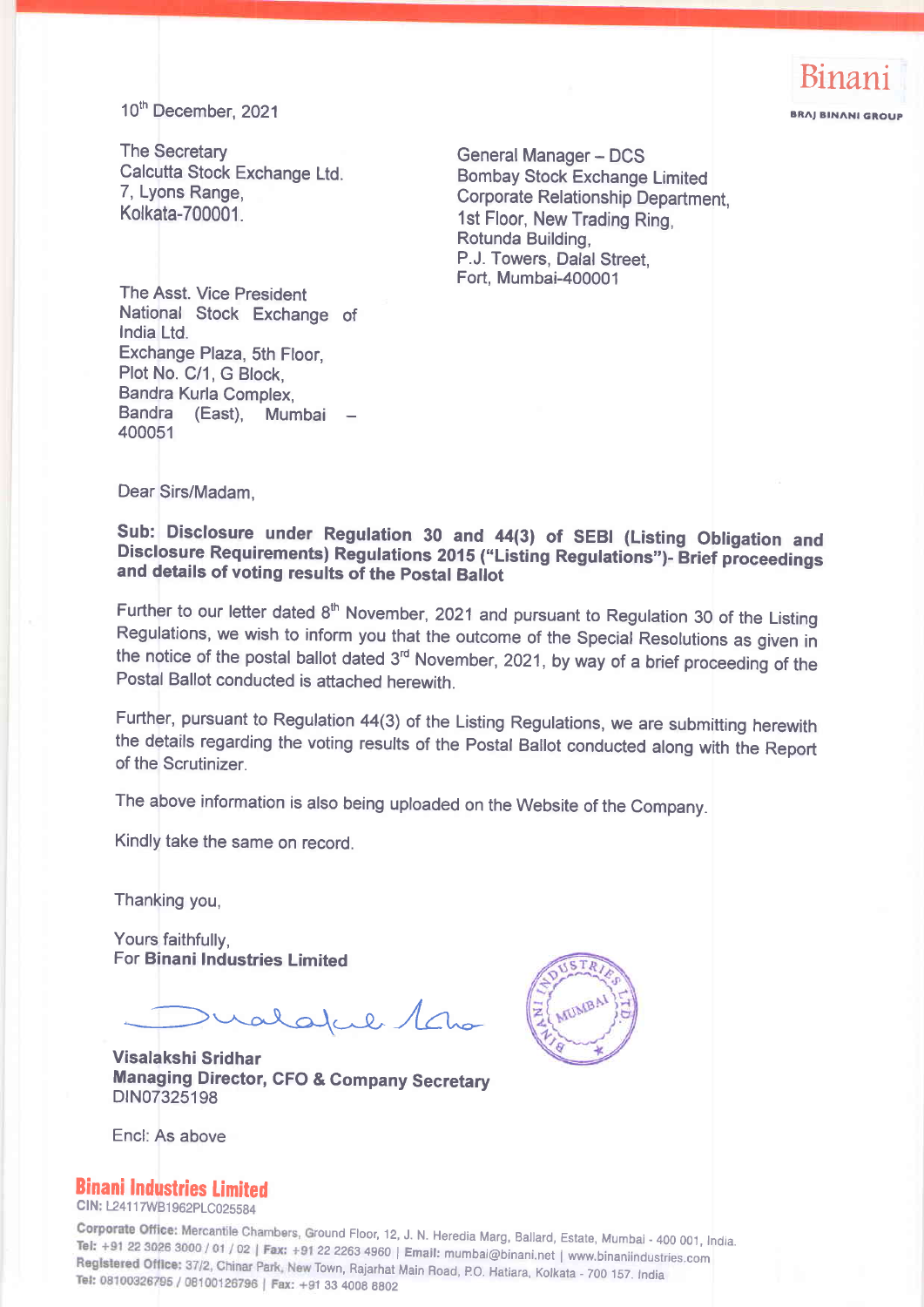

## DETAILS OF THE PROCEEDINGS OF THE POSTAL BALLOT

BRAJ BINANI GROUP

| <b>SI No</b>     | <b>Particulars</b>                                                                             | <b>Details</b>                                |
|------------------|------------------------------------------------------------------------------------------------|-----------------------------------------------|
| 1.               | Date of Notice of Postal Ballot                                                                | 3rd November, 2021                            |
| 2.               | Cut- off Date for voting                                                                       | 29 <sup>th</sup> October, 2021                |
| 3.               | E-Voting system provided by                                                                    | <b>National Securities Depository Limited</b> |
| 4.               | Total No. of Shareholders as on Cut-<br>off Date                                               | 43213                                         |
| 5.               | Total No. of Shareholders who voted<br>by means of physical ballots for<br><b>Resolution 1</b> |                                               |
|                  | a. Promoters & Promoters<br>Group                                                              | 0                                             |
|                  | b. Public Institution                                                                          | 0                                             |
|                  | c. Public Non Institutions                                                                     | $\overline{0}$                                |
| 6.               | Total No. of shareholders who voted<br>by means of e-voting for Resolution 1                   |                                               |
|                  | a. Promoters & Promoters<br>Group                                                              | 8                                             |
|                  | b. Public Institution                                                                          | $\mathbf 0$                                   |
|                  | c. Public Non Institutions                                                                     | 158                                           |
| $\overline{7}$ . | Total No. of Shareholders who voted<br>by means of physical ballots for<br><b>Resolution 2</b> |                                               |
|                  | a. Promoters &<br>Promoters<br>Group                                                           | 0                                             |
|                  | b. Public Institution                                                                          | 0                                             |
|                  | c. Public Non Institutions                                                                     | $\mathbf{0}$                                  |
| 8.               | Total No. of shareholders who voted<br>by means of e-voting for Resolution 2                   |                                               |
|                  | <b>Promoters</b><br>a.<br>&<br><b>Promoters</b><br>Group                                       | 8                                             |
|                  | b. Public Institution                                                                          | 0                                             |
|                  | c. Public Non Institutions                                                                     | 158                                           |
|                  |                                                                                                |                                               |

### **Binani Industries Limited**

E (MURBAI

CIN: L24117WB1962PLC025584

Corporate Office: Mercantile Chambers, Ground Pisor, +2, J. W. Heredia Marg, Ballard, Estate, Mumbai - 400 001, India<br>Tel: +91 22 3026 3000 / 01 / 02 | Fax: +91 22 2263 4960 | Email: mumbai@binani.net | www.binaniindustrie Tel: +91 22 3026 3000 / 01 / 02 | Fax: +91 22 2263 4960 | Email: mumbai@binani.net | www.binaniindustries.com<br>Registered Office: 37/2, Chinar Park, New Town, Rajarhat Main Road, P.O. Hatiara, Kolkata - 700 157. India<br>Tel: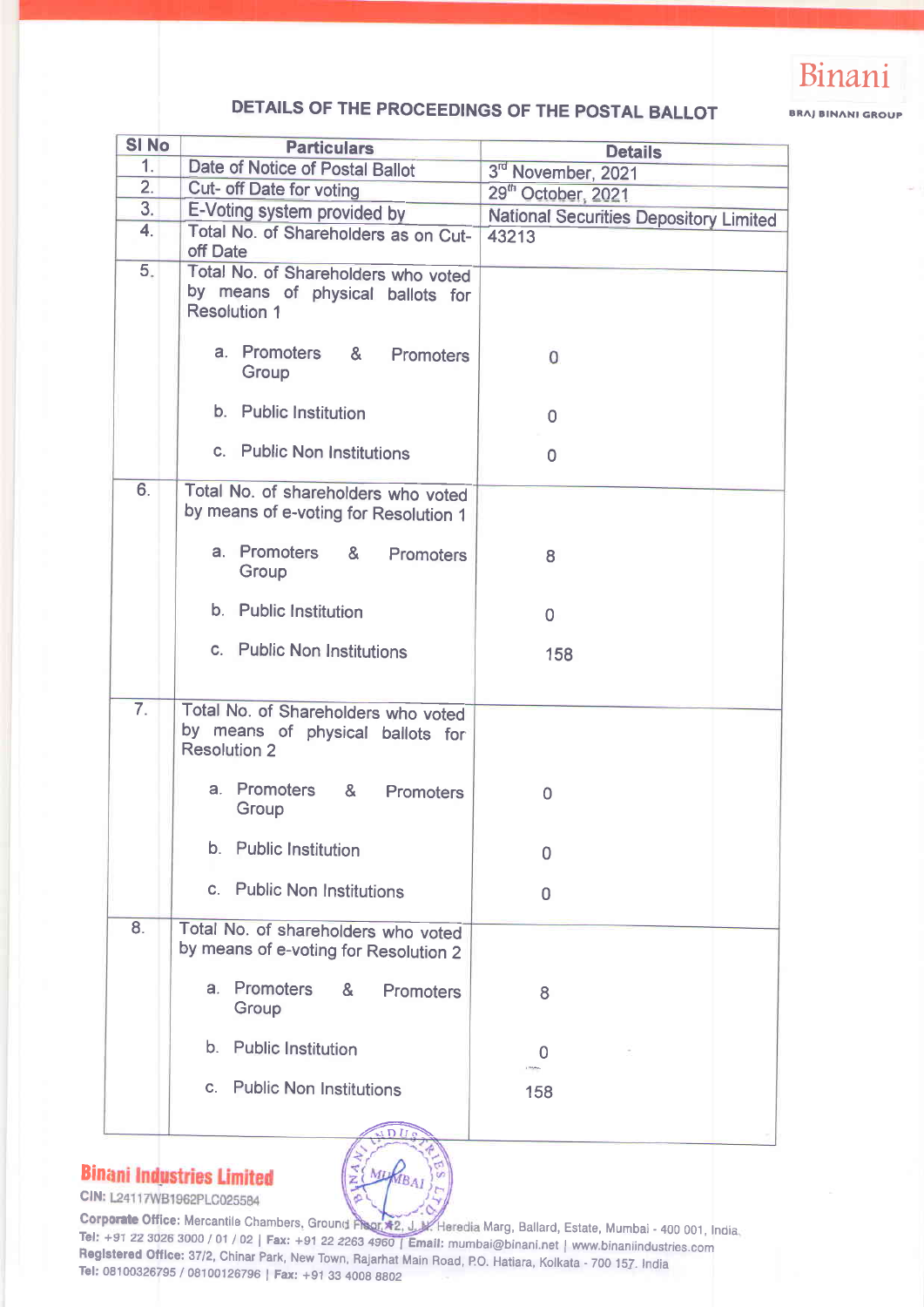# Binani

In terms of Section 47(2) of the Companies Act, 2013 Triton Trading Company Private Linfil@UBINANIGROUI (TTCPL) the preference shareholder of the Company shall have a right to vote on all resolution placed before the Company on account of non-payment of dividend on 12,298,000 – 0.01% Non-cumulative<br>Bedeemship Bufarrare Ol Redeemable Preference Shares of Rs.100 shares each fully paid-up held by TTCPL in the Company Accordingly, they have voted.

#### Preference Shareholders (Single shareholder)

I. Voted in favour of the Resolution No. 1:

|          | Number of members who Number | <b>of</b><br>votes | % of total number of |
|----------|------------------------------|--------------------|----------------------|
|          | <b>Voted</b>                 | cast by them       | valid votes cast     |
| E-voting |                              | 12298000           | 100%                 |
| Physical |                              |                    |                      |
| Total    |                              | 12298000           | 100%                 |

II. Voted in favour of the Resolution No. 2:

|          | Number of members who Number<br><b>Voted</b> | of<br>votes<br>cast by them | % of total number of<br>valid votes cast |
|----------|----------------------------------------------|-----------------------------|------------------------------------------|
| E-voting |                                              | 12298000                    | 100%                                     |
| Physical |                                              |                             |                                          |
| Total    |                                              | 12298000                    | 100%                                     |

#### RESULT OF THE POSTAL BALLOT

| SI | Agenda                                                                                                   | Resolution<br>(Ordinary<br>Special) | <b>Mode of Voting</b> | <b>Remarks</b>                          |
|----|----------------------------------------------------------------------------------------------------------|-------------------------------------|-----------------------|-----------------------------------------|
| 1. | Sale/Transfer/Dispose<br><b>of</b><br>Media Business as a<br>going<br>concern / on a slump sale<br>basis | Special                             | E-voting              | Passed<br>with<br>requisite<br>majority |
| 2. | Sale/Disposal of 100% shares<br>held<br>by<br>the Company<br><i>in</i><br>subsidiaries and Fixed Assets  | Special                             | E-voting              | Passed<br>with<br>requisite<br>majority |



## **Binani Industries Limited**

### CIN: L24117WB1962PLC025584

Corporate Office: Mercantile Chambers, Ground Floor, 12, J. N. Heredia Marg, Ballard, Estate, Mumbai - 400 001, India. Tel: +91 22 3026 3000 / 01 / 02 | Fax: +91 22 2263 4960 | Email: mumbai@binani.net | www.binaniindustries.com<br>Registered Office: 37/2, Chinar Park: Now Taure Pictoria Email: mumbai@binani.net | www.binaniindustries.com Registered Office: 37/2, Chinar Park, New Town, Rajarhat Main Road, P.O. Hatiara, Kolkata - 700 157, India<br>Tel: 08100326795 / 08100136796 | Equito Diamond Park, New Town, Rajarhat Main Road, P.O. Hatiara, Kolkata - 700 157 Tel: 08100326795 / 08100126796 | Fax: +91 33 4008 8802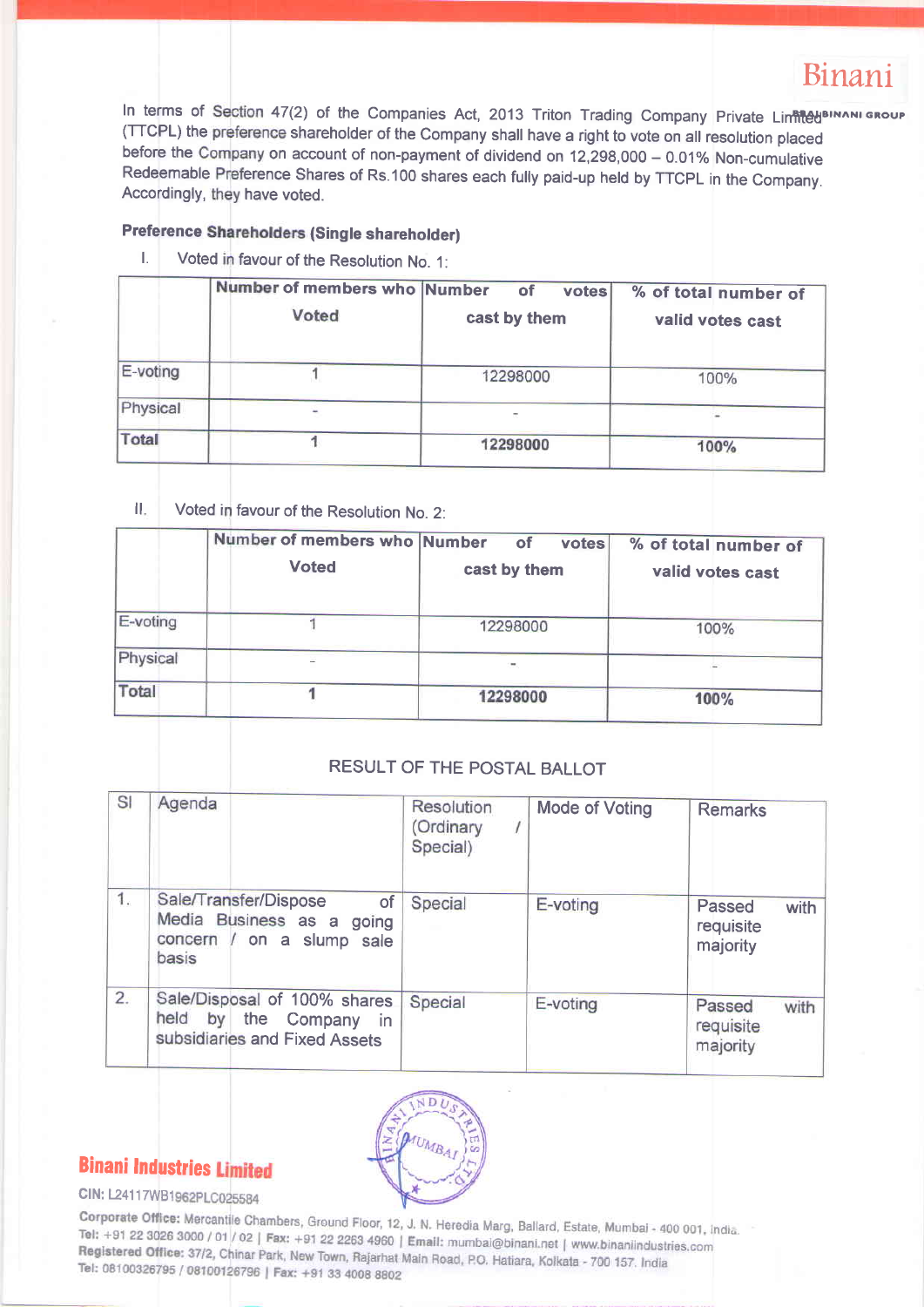

## **REPORT OF SCRUTINIZER**

(Pursuant to the provisions of Section 110 of the Companies Act, 2013 read with Rule 22 of the Companies (Management & Administration) Rules, 2015 as amended from time to time)

## Date: 10th December, 2021

#### To.

The Chairman.

**Binani Industries Limited** 

Mercantile Chambers, 12, J.N. Heredia Marg, Ballard Estate,

Mumbai 400001 Maharashtra

Sub: Scrutinizer Report on postal ballot voting including voting by electronic means in respect of passing of the resolutions contained in the Notice dated 3rd November, 2021 through Postal Ballot

### Dear Madam/Sir,

I, Mohammed Aabid, Practicing Company Secretary has been appointed as the Scrutinizer by the Board of Directors of Binani Industries Limited hereinafter referred as the Company, for the purpose of scrutinizing the process of Postal Ballot including voting through electronic means pursuant to Section 110 and other applicable provisions, if any, of the Companies Act, 2013, read with Rule 22 of the Companies (Management and Administration) Rules, 2014 in respect of the below mentioned resolutions proposed through Postal Ballot Notice dated 3<sup>rd</sup> November,  $2021.$ 

The Postal Ballot Notice for passing the special businesses along with statement setting out material facts under Section 102 of the Companies Act, 2013 in respect of resolutions proposed as special business to be passed by the shareholders of the Company through Postal ballot process including voting by electronic means was sent to the shareholders on 9<sup>th</sup> November, 2021. The Company has availed services of National Securities Depository Limited ("NSDL") (herein after called "the NSDL") to provide e-voting facility to its Members.

The Shareholders of the Company holding shares either in physical or dematerialized form as on the Cut-off Date i.e. Friday, 29<sup>th</sup> October, 2021 were entitled to vote on the proposed resolutions as set out at item nos. 1&2 in the Postal Ballot Notice.



302. Business Point, Opp Andheri Subway. Next to DCB Bank, SV Road, Near Andheri Station, Andheri (West Mob +91 88793 38830 | Tel: 2620 5185 / 2676 1001 | E-mail: aabid@aacs.in | Website: www.aacs.in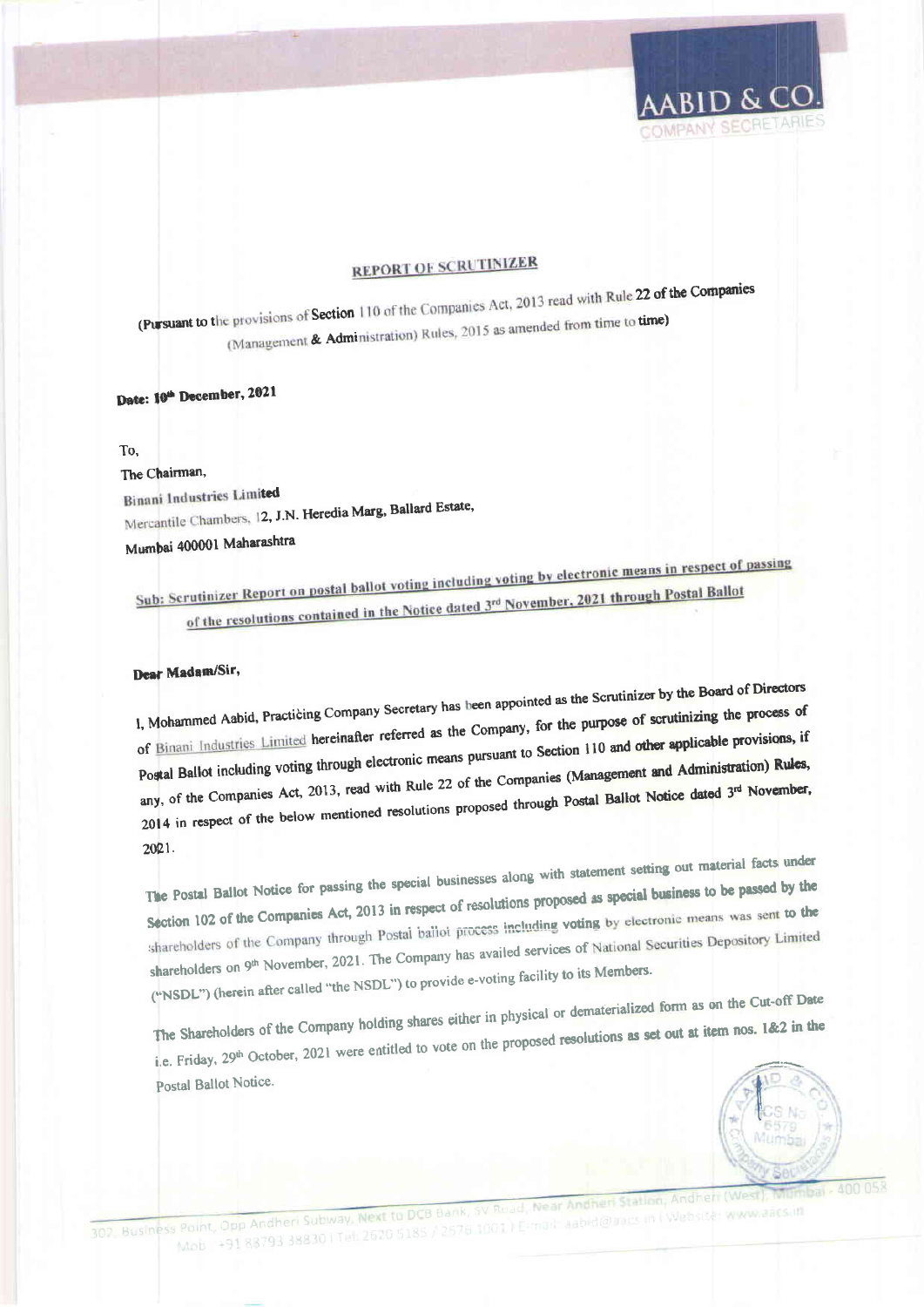The voting period for e-voting commenced on Thursday, November 11, 2021 at 9.00 a.m. and ended on Friday, December 10, 2021 at 5:00 p.m. and e-voting system of NSDL was blocked immediately thereafter. Votes cast through physical ballot forms received till Friday, December 10, 2021 at 5:00 p.m., were considered. The Postal Ballot Forms which were incomplete and/or which were otherwise found defective have been treated as invalid and kept separately.

I have scrutinized and reviewed the voting through electronic means and physical mode and votes tendered therein based m the data downloaded from the NSDL e-voting system and the Postal Ballot Forms received respectively.

I now submit my consolidated report on the results of e-voting and postal ballot conducted in relation to the Resolutions as under

#### **SPECIAL BUSINESS**

#### Item No. 1: Special Resolution:

Sale / transfer / Dispose of media business as a going concern/ on a slump sale basis L. Equify Shareholders

Voted in favour of the resolution:

|          | Number of members who<br>Voted | votes<br><b>Number</b><br>of<br>cast by them | % of total number of valid<br>votes cast |
|----------|--------------------------------|----------------------------------------------|------------------------------------------|
| E-voting | 123                            | 16533003                                     | 99.88%                                   |
| Physical | $\sim$                         |                                              |                                          |
| Total    | 123                            | 16533003                                     | 99.88%                                   |

Voted against the resolution: 11.

|          | Number of members who<br>Voted | votes<br>οf<br>Number<br>cast by them | % of total number of valid<br>votes cast |  |
|----------|--------------------------------|---------------------------------------|------------------------------------------|--|
| E-voting |                                | 18642                                 | 0.12%<br>$\sim 10^{-10}$                 |  |
| Physical |                                |                                       |                                          |  |
| Total    |                                | 18642                                 | $0.12\%$                                 |  |

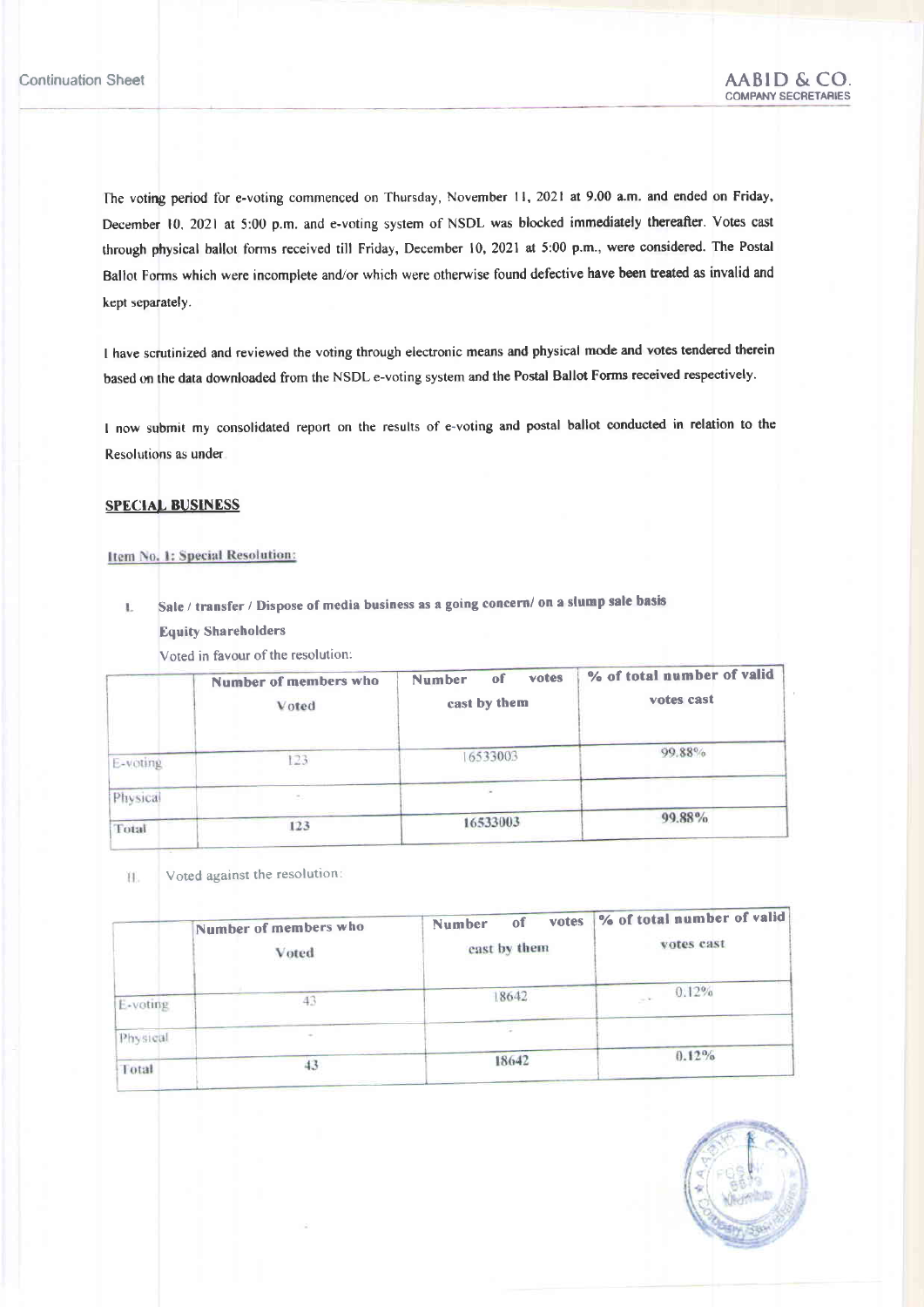$\overline{111}$ Invalid Votes:

| 1.1.1.   | THE R. ERA P.M. C. LEWIS CO., LANSING.<br>number of members whose votes<br>Total<br>were declared invalid | <b>Total</b> | number of<br>by them | Votes cast |
|----------|-----------------------------------------------------------------------------------------------------------|--------------|----------------------|------------|
| E-voting | $\langle m \rangle$                                                                                       |              |                      |            |
| Physical | $\sim$                                                                                                    |              |                      |            |
| Total    |                                                                                                           |              |                      |            |

## Preference Shareholders\*

Voted in favour of the resolution:

|          | Voted in favour of the resolution: | % of total number of valid            |            |  |
|----------|------------------------------------|---------------------------------------|------------|--|
|          | Number of members who<br>Voted     | votes<br>οf<br>Number<br>cast by them | votes cast |  |
|          |                                    | 12298000                              | 100%       |  |
| E-voting |                                    |                                       |            |  |
| Physical |                                    | 12298000                              | $100\%$    |  |
| Total    |                                    |                                       |            |  |

In terms of Section 47(2) of the Companies Act, 2013 Triton Trading Company Private Limited (TTCPL) the preference shareholder of the Company shall have a right to vote on all resolution placed before the Company on account of non-payment of dividend on 12,298,000 – 0.01% Non-cumulative Redeemable Preference Shares of Rs.100 shares each fully paid-up held by TTCPL in the Company. Accordingly, they have voted.

Voted against the resolution: П.

|          | Number of members who<br>Voted | votes<br>of<br>Number<br>cast by them | % of total number of valid<br>votes cast |
|----------|--------------------------------|---------------------------------------|------------------------------------------|
| E-voting |                                |                                       |                                          |
| Physical |                                | $\sim$<br>÷                           |                                          |
| Total    |                                |                                       |                                          |

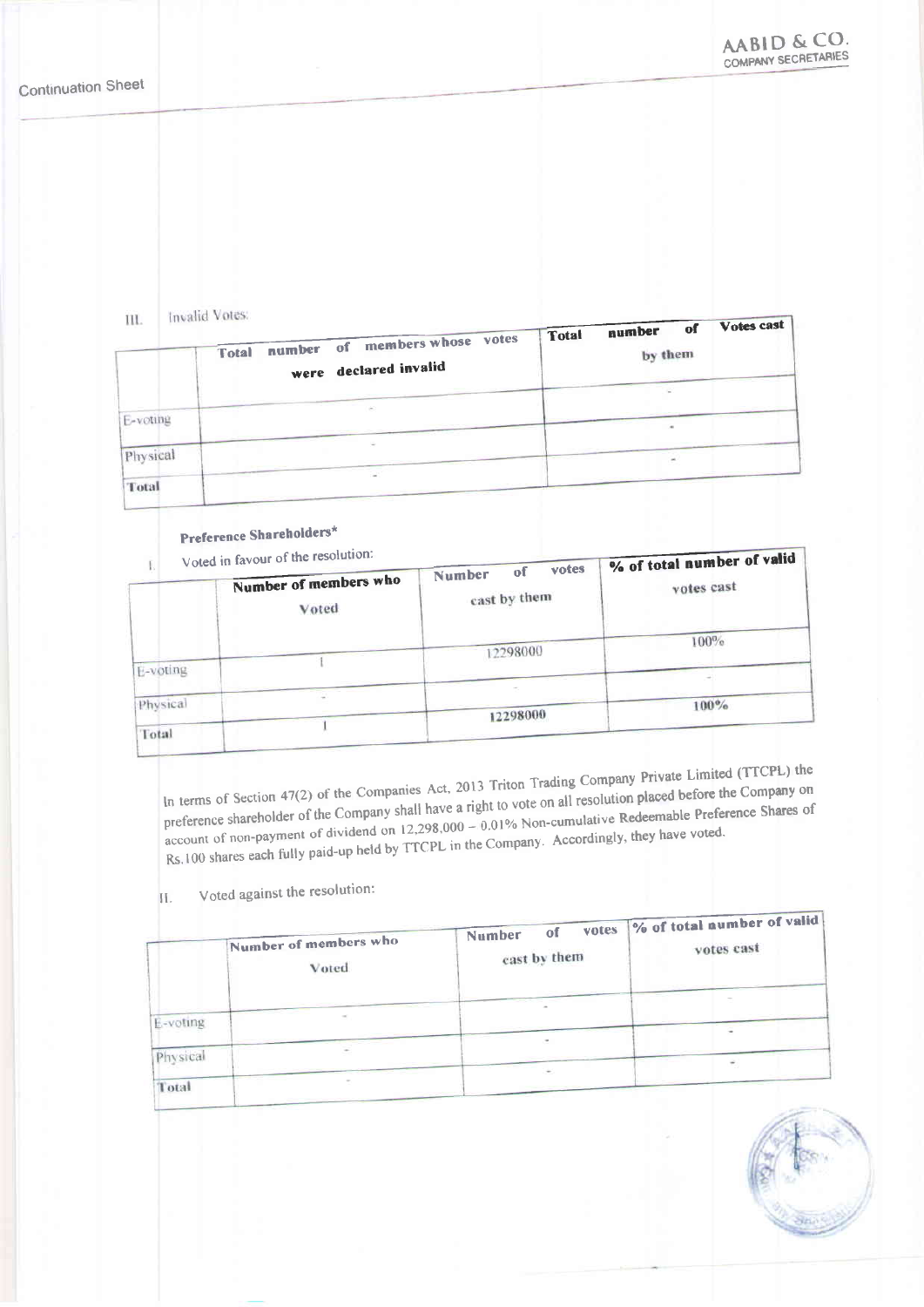Invalid Votes: III.

| 111.     | THARTING A POWER<br>number of members whose votes<br>Total<br>were declared invalid | Total | - of<br>number<br>by them | Votes cast |
|----------|-------------------------------------------------------------------------------------|-------|---------------------------|------------|
| E-voting |                                                                                     |       |                           |            |
| Physical | ٠.                                                                                  |       |                           |            |
| Total    | CH.                                                                                 |       |                           |            |

## Item No. 2: Special Resolution:

Sale / Disposal of 100% shares held by the Company in subsidiaries and Fixed Assets / transfer / L Dispose of media business as a going concern/ on a slump sale basis

### **Equity Shareholders**

Voted in favour of the resolution:

| ŧ.           | Voted in favour of the resolution:<br>Number of members who<br>Voted | votes<br>ΘÏ<br>Number<br>cast by them | % of total number of valid<br>votes cast |  |
|--------------|----------------------------------------------------------------------|---------------------------------------|------------------------------------------|--|
| E-voting     | 123                                                                  | 16527952                              | 99.85%                                   |  |
| Physical     |                                                                      |                                       | 99.85%                                   |  |
| <b>Total</b> | 123                                                                  | 16527952                              |                                          |  |

Voted against the resolution: 红.

|          | Number of members who<br>Voted | votes<br>οf<br>Number<br>cast by them | % of total number of valid<br>votes cast |
|----------|--------------------------------|---------------------------------------|------------------------------------------|
| E-voting |                                | 23643                                 | 0.15%                                    |
| Physical |                                | $\sim$                                | $0.15\%$                                 |
| Total    |                                | 23643                                 |                                          |

III. Invalid Votes: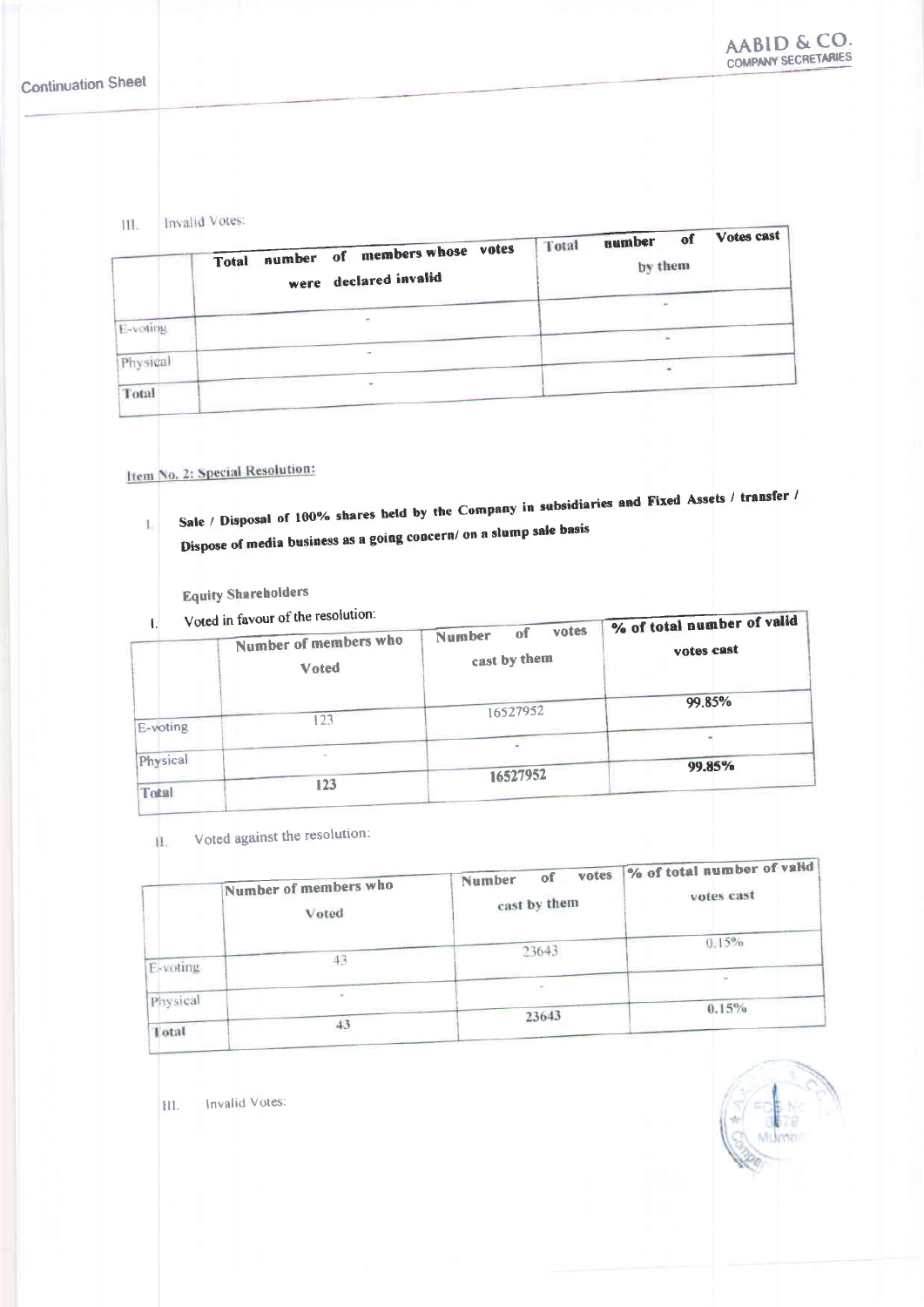t

|              | number of members whose votes<br>Total<br>were declared invalid | Votes cast<br>of<br>number<br>Total<br>by them |  |  |
|--------------|-----------------------------------------------------------------|------------------------------------------------|--|--|
| E-voting     | ÷                                                               |                                                |  |  |
| Physical     |                                                                 |                                                |  |  |
| <b>Total</b> |                                                                 | ٠                                              |  |  |

#### Preference Shareholders\*

Voted in favour of the resolution Ï.

|              | Number of members who<br>Voted | votes<br>of<br>Number<br>cast by them | % of total number of valid<br>votes cast |  |  |
|--------------|--------------------------------|---------------------------------------|------------------------------------------|--|--|
| E-voting     |                                | 12298000                              | 100%                                     |  |  |
| Physical     |                                |                                       |                                          |  |  |
| <b>Total</b> |                                | 12298000                              | 100%                                     |  |  |

In terms of Section 47(2) of the Companies Act, 2013 Triton Trading Company Private Limited (TTCPL) the preference shareholder of the Company shall have a right to vote on all resolution placed before the Company on account of non-payment of dividend on 12.298,000 - 0.01% Non-cumulative Redeemable Preference Shares ot Rs.100 shares each fully paid-up held by TTCPL in the Company. Accordingly, they have voted.

#### ll. Voted against the resolution:

|          | Number of members who<br>Voted | votes<br>Number<br>of<br>cast by them | % of total number of valid<br>votes cast |  |  |
|----------|--------------------------------|---------------------------------------|------------------------------------------|--|--|
| E-voting |                                |                                       |                                          |  |  |
| Physical |                                |                                       |                                          |  |  |
| Total    |                                | ÷                                     |                                          |  |  |

III. Invalid Votes:

| number of members whose votes<br>Total<br>were declared invalid |  | number of Votes cast<br>Total<br>by them |  |  |  |  |
|-----------------------------------------------------------------|--|------------------------------------------|--|--|--|--|
|                                                                 |  |                                          |  |  |  |  |